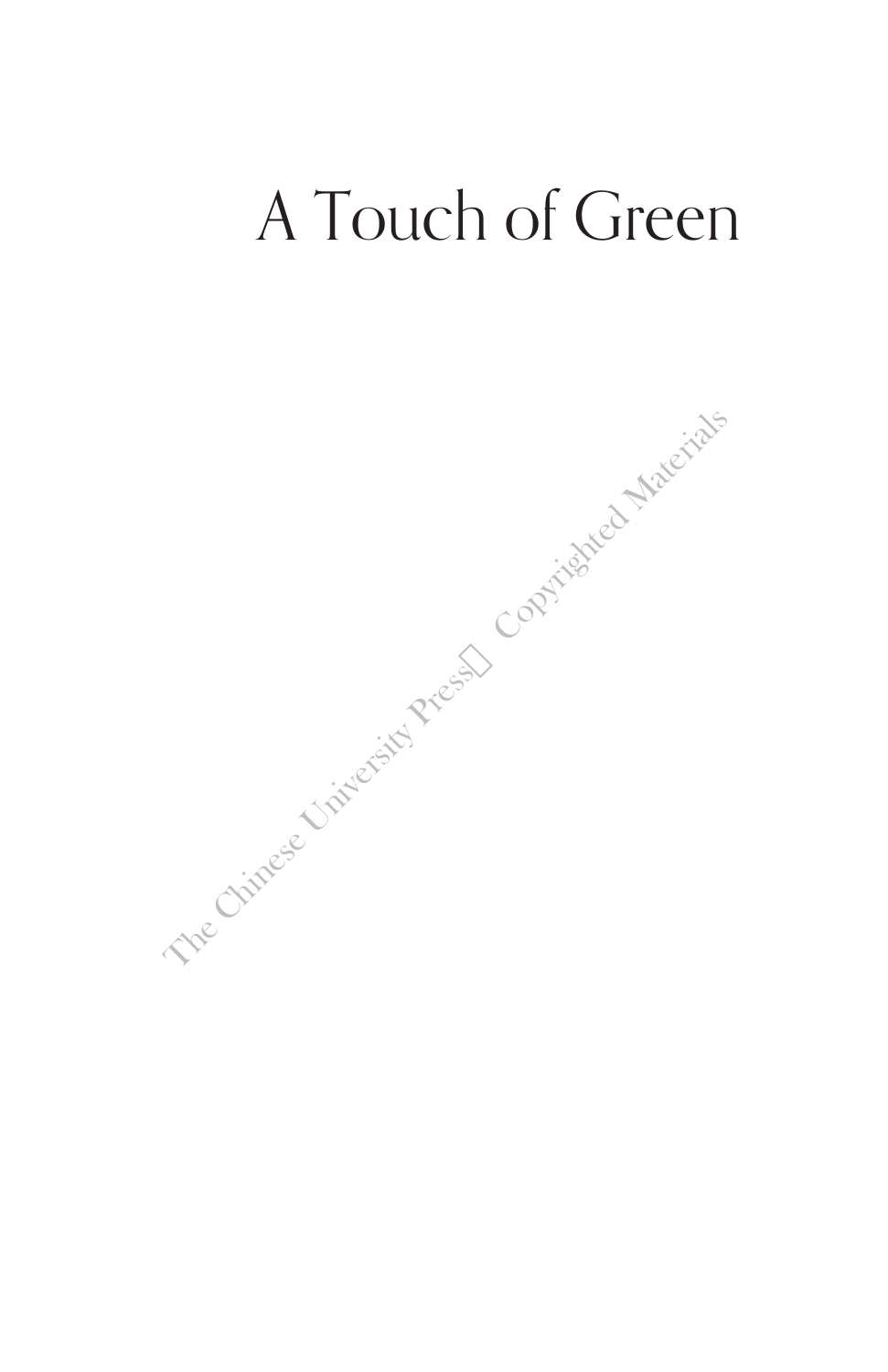It was the year we won the war against Japan and moved back to our capital, Nanking. We lived in Ta-fang Alley in East Benevolence Village, one of the housing complexes for the dependents of middle- and lower-rank Air Force men. To think that after enduring all that misery for so many years in a backward province like Szechwan, we should suddenly return to the "Painted Capital" of Six Dynasties fame! Everywhere we were greeted by relics of ancient splendors and the hustle and bustle of the triumphant moment; everywhere there was an atmosphere of imperial grandeur; our eyes were continually dazzled. The Chinesials

At that time Wei-ch'eng was serving as commanding officer of the Eleventh Group. Two of the squadrons under him had just come back from training in America, so the pilots in his group were rather highly thought of and kept busy with many assignments. Whenever there was an important mission to fly, he'd take the boys out himself. Sometimes, three or

1 \*\*\*\*\*\*\*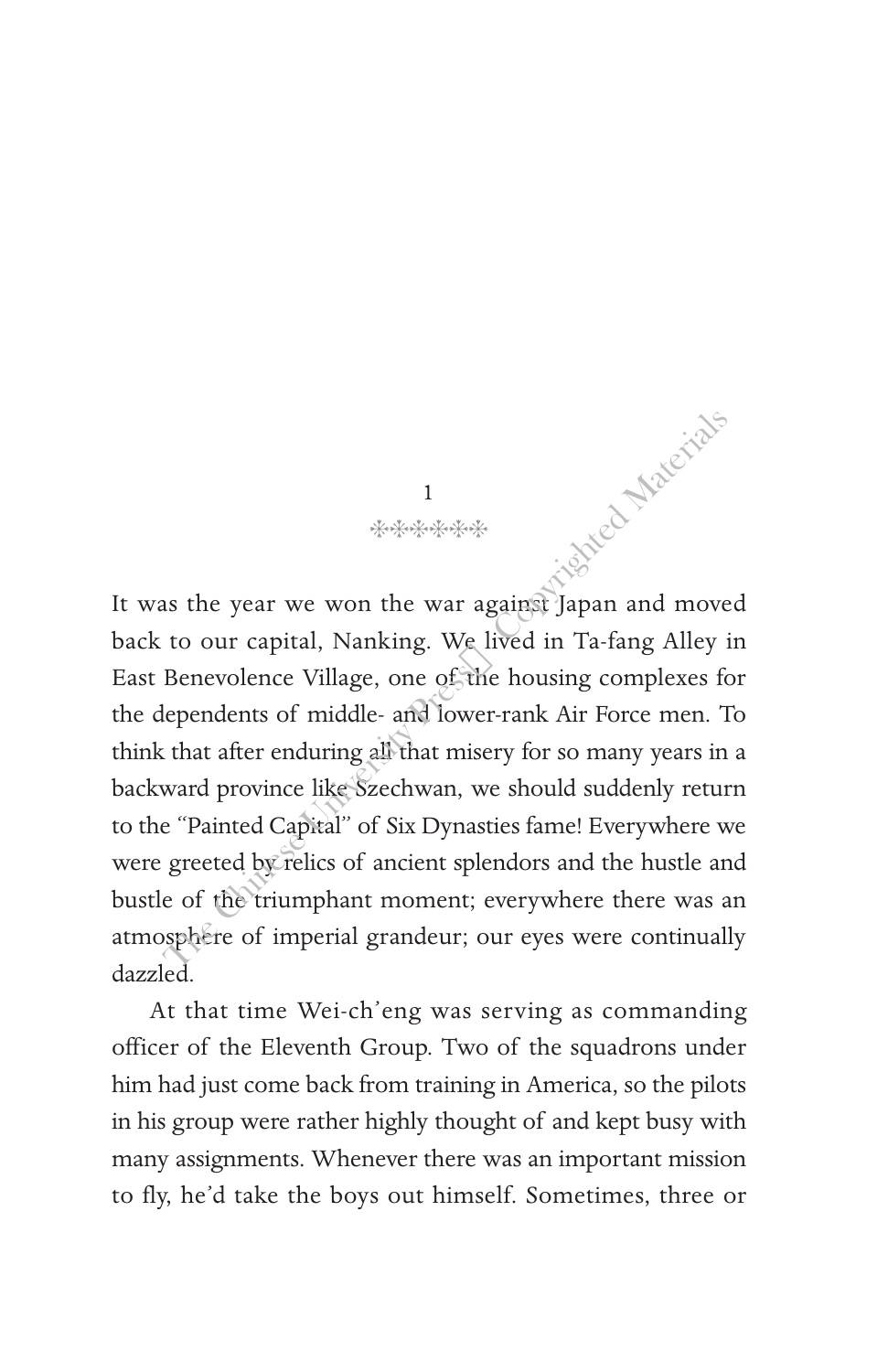four days in a week, I would not get to see so much as the back of his head. Every time he went on a mission he'd take Kuo Chen along. Kuo Chen was his favorite student; even when he was a cadet at the Air Force Academy in Kuanhsien, Szechwan, Wei-ch'eng used to say to me, "That kid is as smart as a whip! He's got a great future ahead of him." Sure enough, in just a few short years, Kuo Chen had worked his way up to squadron leader and got sent off to America for training.

Kuo Chen was an Air Force orphan. His father was a schoolmate of Wei-ch'eng's who had been killed in a plane crash when Kuo Chen was very small; and his mother had fallen ill and died soon after. While he was at the Academy, whenever New Year's and other festivals rolled around, I'd invite him over to our home for family dinner. Wei-ch'eng and I had nor chick nor child, and when we saw Kuo Chen all on his lonesome we just sort of took him under our wing. In those days he had his head shaved — his scalp looked green and shiny - and he wore the mud-yellow cotton uniform of an Air Force cadet. He was a bright boy — that you could tell from everything he did and from the way he carried himself. But he was still shy with words, just a kid after all. My, it gave me a surprise the day he got back from America and came rushing over to our home in Nanking! He saluted me smartly and called me "Shih-niang."<sup>1</sup> I simply couldn't believe my eyes. He was all dressed up in an American-style gabardine uniform, a leather jacket with a fur collar, and a belt buckled tight with his Ray-Ban goggles-case fastened to it. He wore nough, in just a few short years, Kuo Chen had worked<br>ay up to squadron leader and got sent off to America<br>ining.<br>Kuo Chen was an Air Force orphan. His father w<br>hoolmate of Wei-ch'eng's who had been killed in a p<br>ash when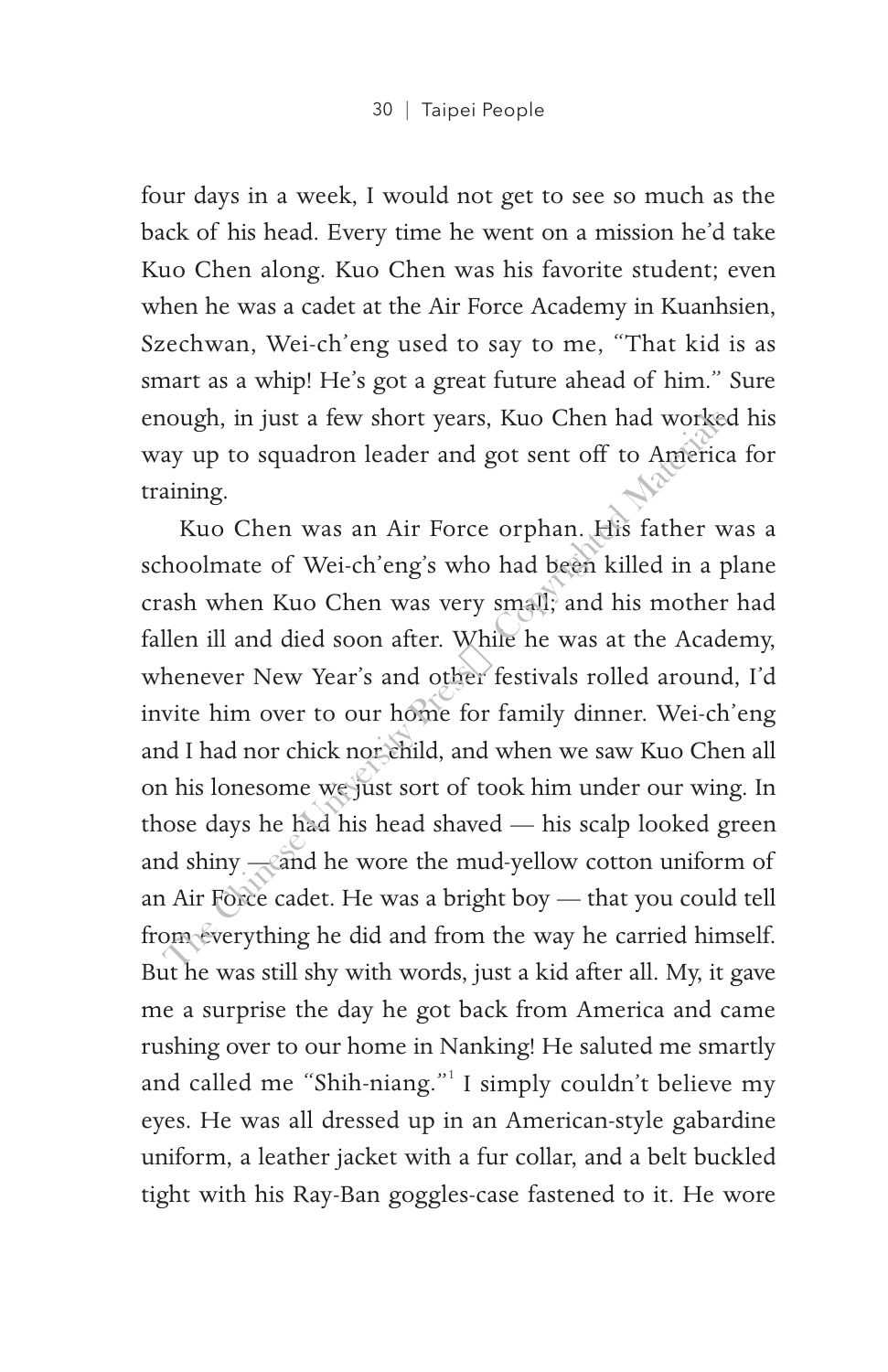his high-peaked cap with the brim pulled down to just over his eyebrows; he had let his hair grow; it was black and shiny, brushed back neatly over his ears. Only a couple of years. Who would have expected Kuo Chen to turn out to be such a dashing young officer!

"Well, well, young man!" I said to him with a laugh. "You must have brought back some good news this time, huh?"

"Oh, nothing special, Shih-niang. I just saved up a few hundred dollars U.S., that's all."

"Aha! Enough to get yourself a wife with!" Ichuckled.

"That's right, Shih-niang!" He grinned." As a matter of fact, I'm looking around right now."

Our young pilots practically stole the whole show in postwar Nanking. No matter where you went, you were bound to run into some cocky flyboy parading around with a fashionably-dressed girl on his arm. Romance was in the air — every pilot who was single was talking about falling in love. Every month we'd get wedding invitations from some of Wei-ch'eng's students. But it was more than a year since Kuo Chen had come back from America, and I hadn't gotten the good word from him yet. Oh, once in a while he'd bring some stylish young lady or other to our house to sample my famous dish, carp cooked in bean sauce. Afterwards, though, when I asked him what was what, he'd just shake his head and laugh. The Chinese University Press Copyright Data Some good news this time, huh?<br>
Oh, nothing special, Shih-niang. I just saved up a fel<br>
red dollars U.S., that's all."<br>
Aha! Enough to get yourself a wife with!" [chuckled.<br>
That

"It's nothing, Shih-niang. I'm just having fun."

Then, one day, he came running and told me the good news: This time it was serious. He'd fallen in love with a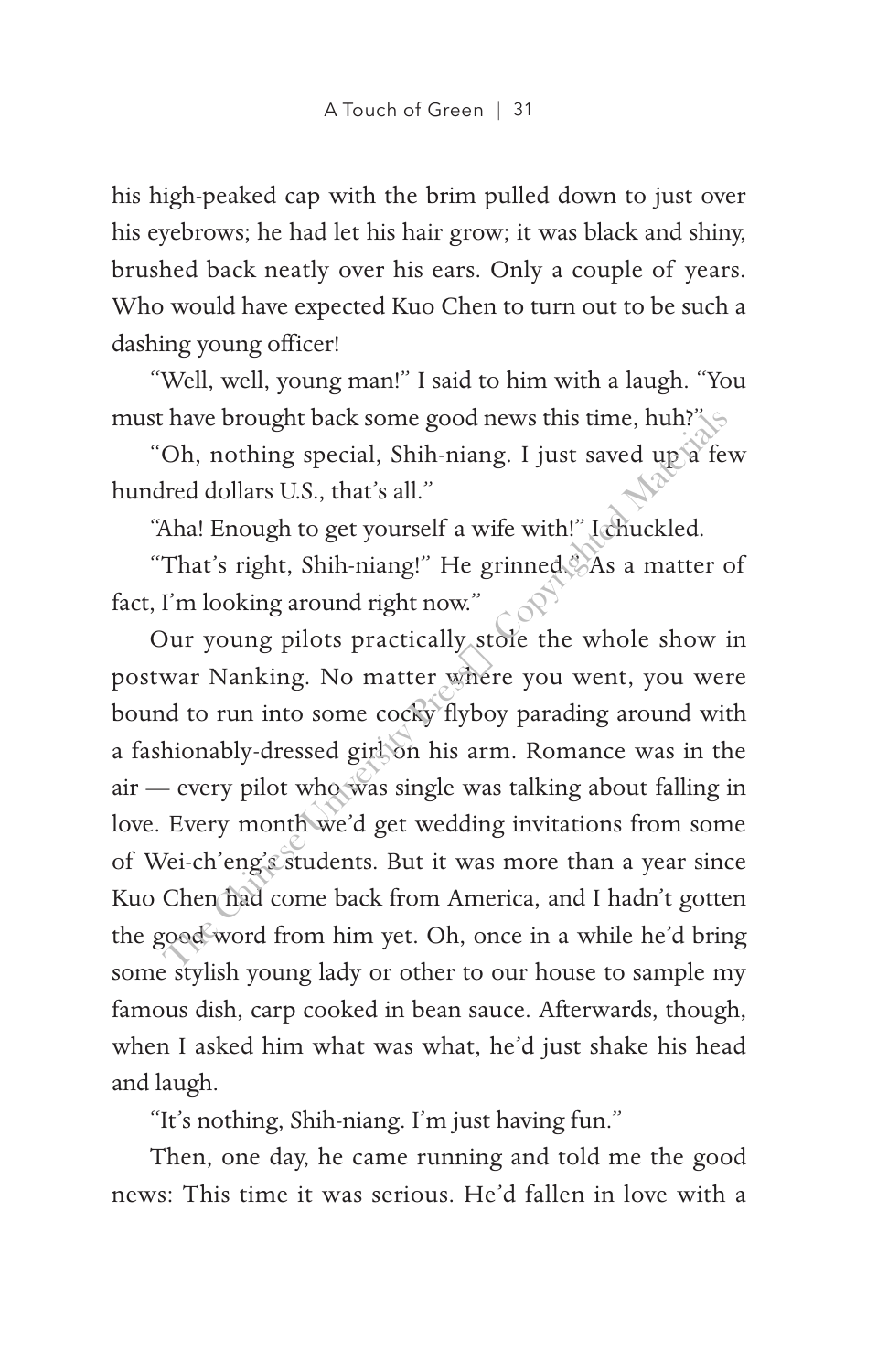student at the Ginling Middle School for Girls. Her name was Verdancy Chu.

"Shih-niang," he told me, full of excitement, "I know you'll like her! I want to bring her over to meet you. Shihniang, I never thought I could be so serious about a girl!"

By this time I must say I understood Kuo Chen pretty well. He was a proud boy; he'd made his mark early, so naturally he thought rather highly of himself. Whenever we talked about his future plans he'd tell me he would never marry unless he found a girl who met his standards in every way. The young ladies he'd brought over before were all extraordinarily pretty, every one of them, but none had measured up to his expectations. I thought to myself, this girl Verdancy must be some kind of fairy maiden sent from Heaven for Kuo Chen to be so smitten. e was a proud boy; he'd made his mark early, so natural<br>ought rather highly of himself. Whenever we talked a<br>s future plans he'd tell me he would never marry unles<br>und a girl who met his standards in every way. The ye<br>die

When I did meet Verdancy, she turned out to be a total surprise. One day Kuo Chen brought her to our house for lunch. She was rather frail, a slip of a girl of eighteen or nineteen. Even though she'd come as a guest she just had on a plain blue cotton *ch'i-p'ao*, neither new nor old, with an ordinary white silk handkerchief tucked under the flap below her collar. She didn't have a permanent; her hair was combed back tidily behind her ears. She wore plain black leather shoes with straps and a pair of cotton ankle-socks, spotlessly white. I gave her a good looking-over: her body hadn't quite filled out yet, she seemed a bit flat-chested, and her complexion was on the pale side. But there was something limpid and graceful about her eyes it did your heart good to see. When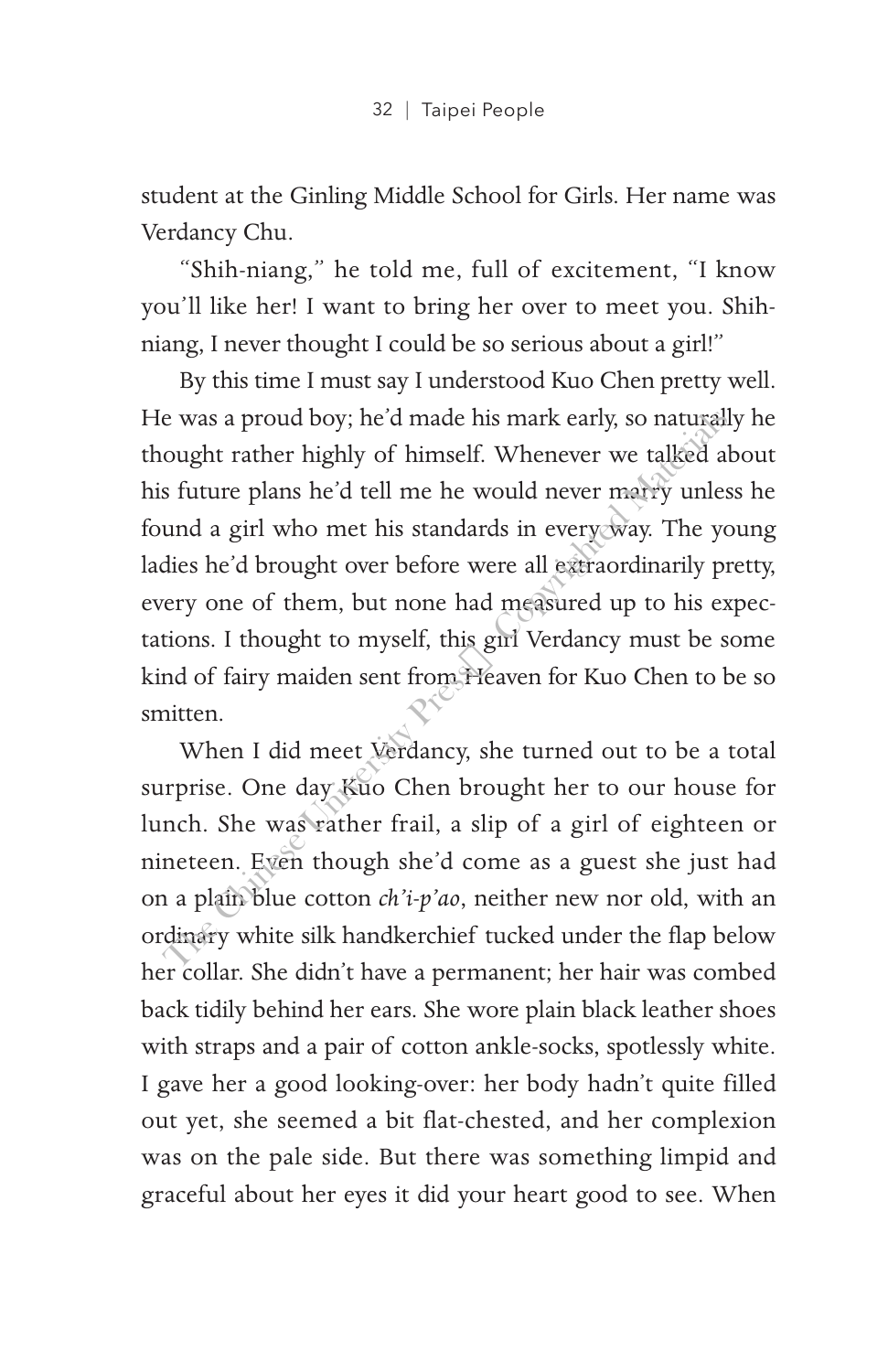she saw me she kept her head half-lowered, bashfully, with a timid air that somehow reached out to you. All during lunch, no matter how hard I tried to get her to talk, she did no more than mumble a word or two in reply. Kuo Chen kept himself busy, though, helping her to food one moment and pouring her tea the next, all the while trying to prod her into making some kind of conversation.

"You see how difficult this young lady is!" Finally Kuo Chen lost patience with Verdancy. "At least she's got something to talk about when she's with me, but the minute she sees people she clams up. Shih-niang is no stranger, and still she acts like she's lost her tongue!" Eximation Solutions Nou see how difficult this young lady is!" Finally Ku lost patience with Verdancy. "At least she's got some to talk about when she's with me, but the minute she people she clams up. Shih-niang is no str

Kuo Chen was being a little too rough on her, really! Verdancy turned away, her face red with embarrassment.

"That's all right." I felt rather sorry for the girl and stopped Kuo Chen. "This is Miss Chu's first visit; of course she's a little shy. Now don't you pick on her. After lunch why don't you two go for an outing on Lake Hsuanwu? The lotus flowers there are in full bloom now. It's a gorgeous sight."

Kuo Chen had come on his flashy new motorcycle. When they left after lunch he put Verdancy on the back seat and helped her tie her black silk scarf around her hair; then he leaped into the saddle and started to rev up; he gave me a jaunty wave and was off in a flash, carrying Verdancy with him. She snuggled up against Kuo Chen's back, her scarf flapping high in the wind. From the way he treated her I knew he was serious this time all right.

One day Wei-ch'eng came home with a frown on his face;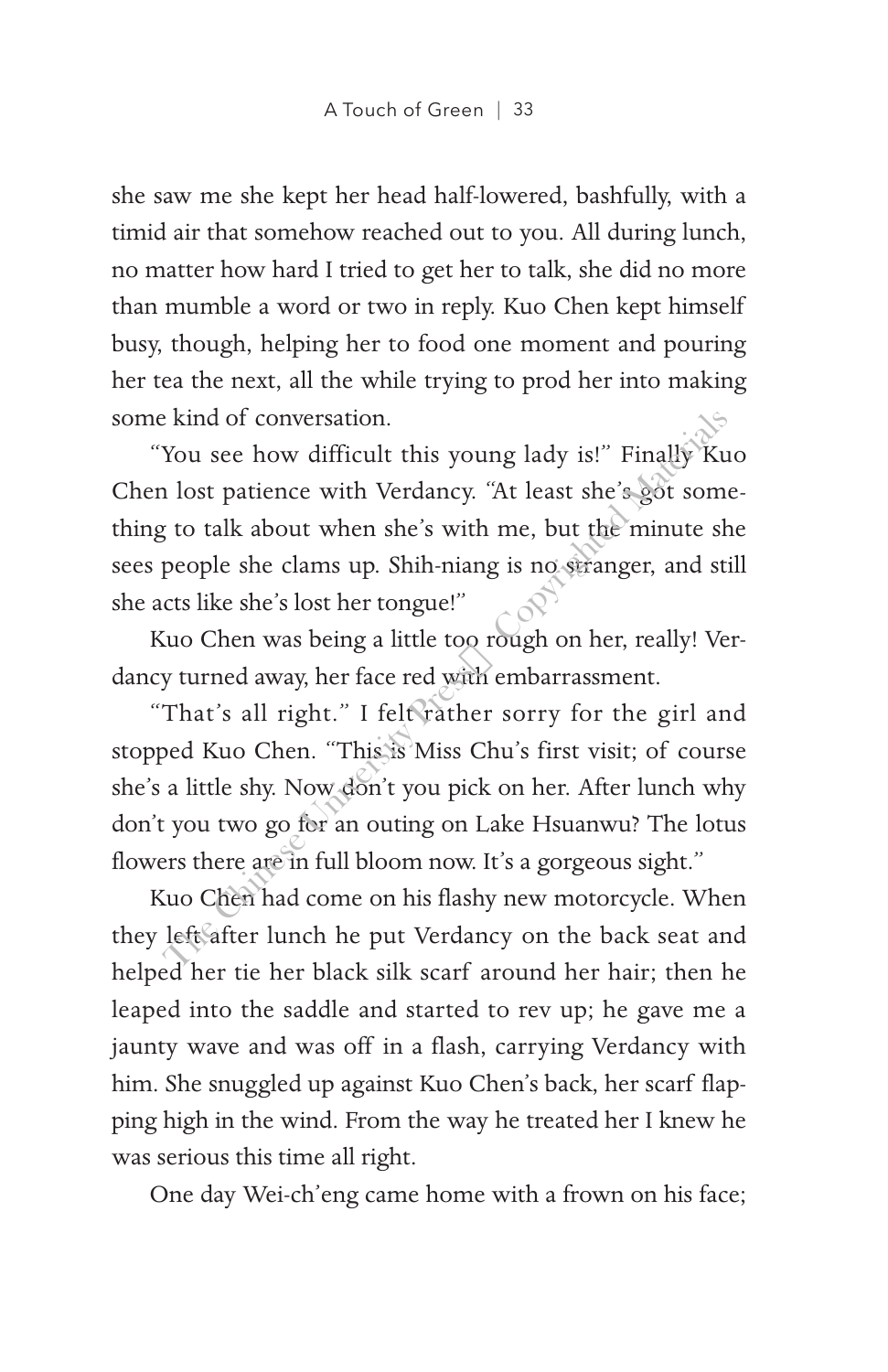the minute he walked in the door he started fuming. "That kid Kuo Chen is getting to be impossible! I didn't expect him to turn out like this."

"What's the matter?" I was astonished; I'd never heard Wei-ch'eng say an unpleasant word about Kuo Chen before.

"Do you have to ask me? Didn't you know he's been running around with a Ginling Middle School girl? He must have lost his head over her! He thinks nothing of breaking into her school any time of the day and trying to get her out, whether she's in class or not. And that's not all! The other day when he was up on a training flight, he actually flew over the Ginling campus and kept circling the school building! All the schoolgirls got excited and stuck their heads out of their classroom windows to see what was going on. The principal himself reported it to our headquarters - now I ask you, what kind of impression does that create for the outfit? One of my pilots carrying on like a lunatic. I'll have to punish him — but good!" mining around with a Ginling Middle School girl? He-1<br>we lost his head over her! He thinks nothing of brea<br>to her school any time of the day and trying to get her<br>hether she's in class or not. And that's not all! The c<br>y w

Kuo Chen got a letter of reprimand in his record and was demoted from squadron leader. When I saw him, he tried to explain to me. "Shih-niang, I didn't mean to break the regs and get Lao-shih mad at me. It's Verdancy, she's stolen my heart away. Honest, Shih-niang, when I'm flying up there in the sky, my heart is down here on the ground, following her around. Verdancy's such a sweet kid, maybe a little shy and doesn't mix with people much. Now I've gotten her expelled from school; her folks have wired her from Chungking to come straight home. She'd rather die than go back! She got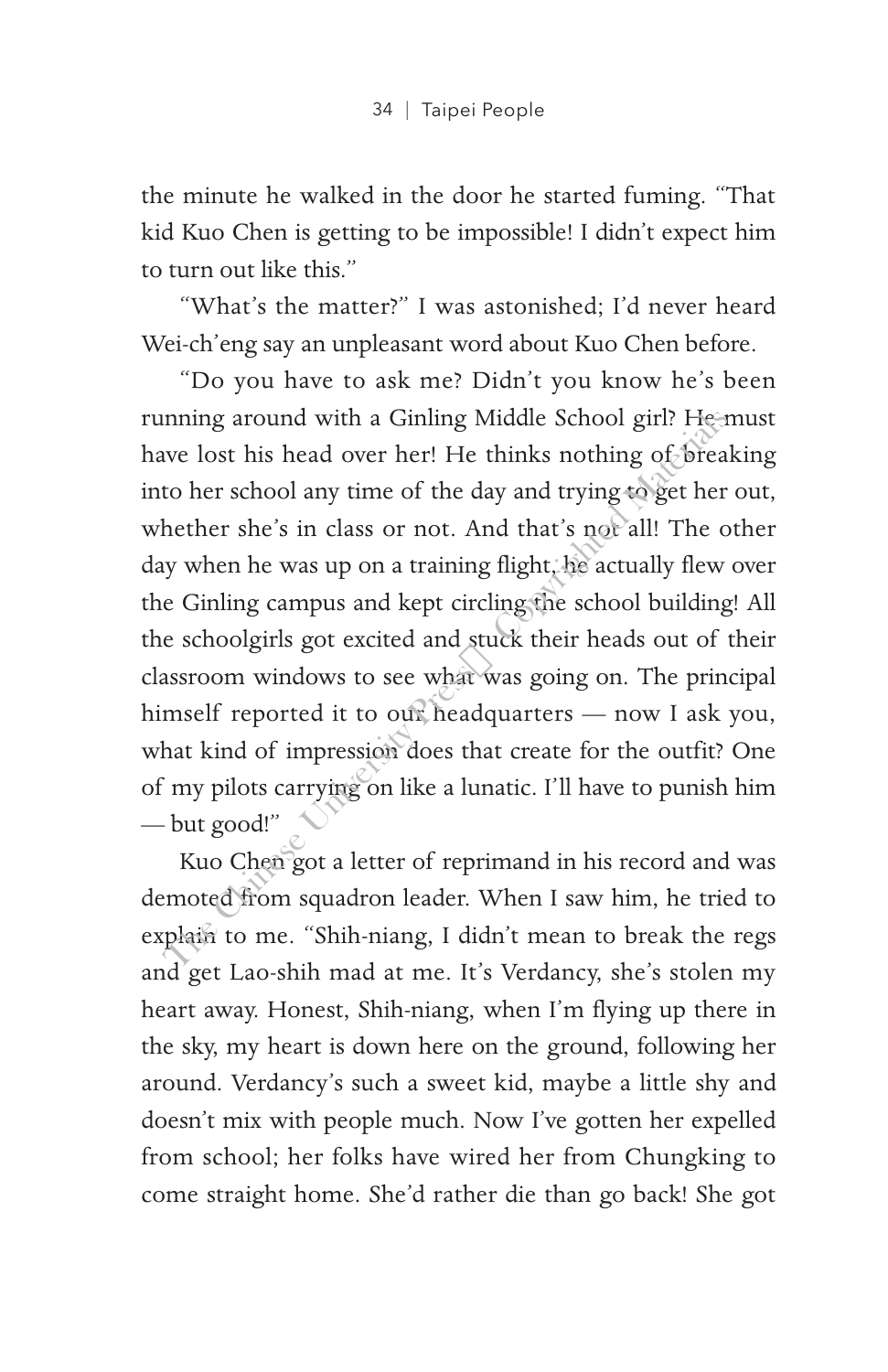into a fight with her parents and broke with them. She says she'll follow me to the ends of the earth, no matter what, for the rest of her life! Now she's staying all by herself in a little hotel, and she doesn't know what to do next."

"Oh, you idiot," I sighed, shaking my head. I had no idea even smart people would turn foolish when they fell in love. "Since you two are so crazy about each other, why don't you go get married?"

"Shih-niang, that's just what I've come to talk to you about, and to ask you and Lao-shih to preside at the wedding." Kuo Chen beamed.

After Kuo Chen and Verdancy were married, they moved into our East Benevolence Village. Kuo Chen had two week's leave to get married; he and Verdancy had planned to go to West Lake on their honeymoon, but just before they were to leave the Civil War broke out. Wei-ch'eng and his group were ordered to Manchuria. The morning they were to take off, in the early dawn, Kuo Chen stole into my kitchen. I was just starting a fire to cook Wei-ch'eng his porridge. Kuo Chen, his jacket over his shoulders, his hair all mussed, eyes bloodshot, unshaven, grabbed my hand. The Chinese Wave and the Chineses Contains Control of the Chinesen Control of the Chinese University Chinese Copyright, and to ask you and Lao-shih to preside at the wedding Chen beamed.<br>
The Chinese University Chinese Cop

"Shih-niang," he said hoarsely, "This time, no matter what, I've got to rely on you to take care of — "

"I know," I interrupted him. "While you're gone, of course I'm going to look after that little wife of yours."

"Shih-niang — " Kuo Chen was still worrying. "Verdancy's too young; there's a lot she doesn't understand about the way we do things in the Air Force. You've just got to treat her like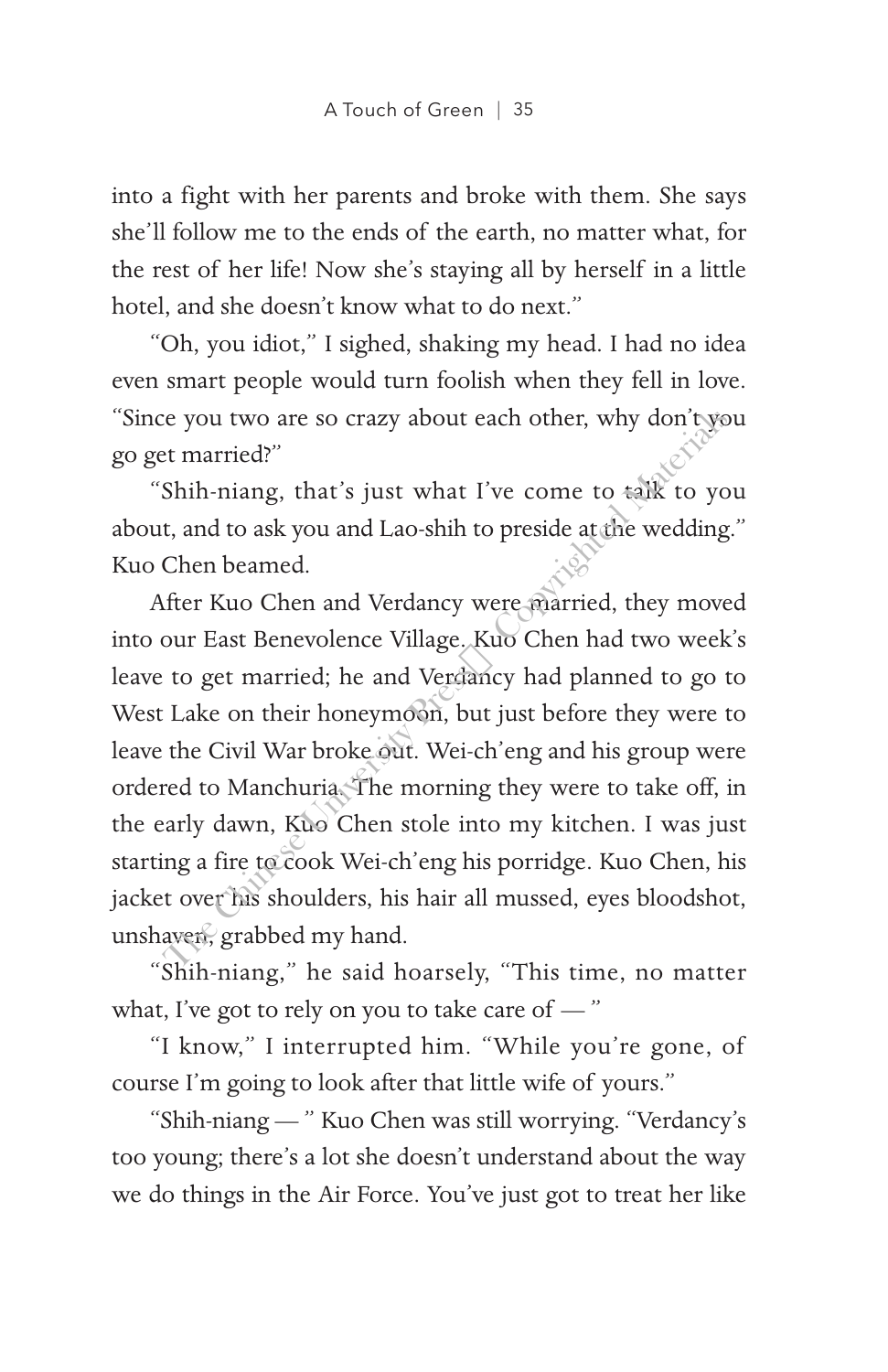one of the family, try to get her to learn how to cope."

"All right, all right," I laughed." Your Shih-niang has been with your Lao-shih all these years; I guess there's nothing in the Air Force I haven't seen. I don't know how many Air Force wives have learned the ropes from me. Verdancy's not dumb. You just leave it to me, and I'll set her straight — all in good time."

After Wei-ch'eng and Kuo Chen and some of the other boys left, I got my housework done and went over to see Verdancy. They had been assigned a neat little bungalow. Before they moved in, Kuo Chen had the place painted spic and span, put up new drapes, and made it an attractive little home. When I walked in, I saw they still had the wedding decorations up in the living room. The table and chairs were piled high with wedding presents in their red and green wrappings, some of the packages still unopened. The table was surrounded by baskets of flowers; the roses and the gladioli were still fresh; even the phoenix-tail ferns had remained green. The wedding scrolls hadn't been taken down yet; on the living-room wall hung a wedding plaque presented by Kuo Chen's schoolmates, an ebony affair with gold inlaid characters: me."<br>After Wei-ch'eng and Kuo Chen and some of the c<br>oys left, I got my housework done and weat over te<br>redancy. They had been assigned a neat liftle bunga<br>fore they moved in, Kuo Chen had the place painted<br>al span, put up

## TOGETHER THROUGH THE YEARS TILL YOUR HAIR TURNS TO SILVER

Verdancy was in her room; she hadn't heard me when I came in. She was lying on her side, her face buried in the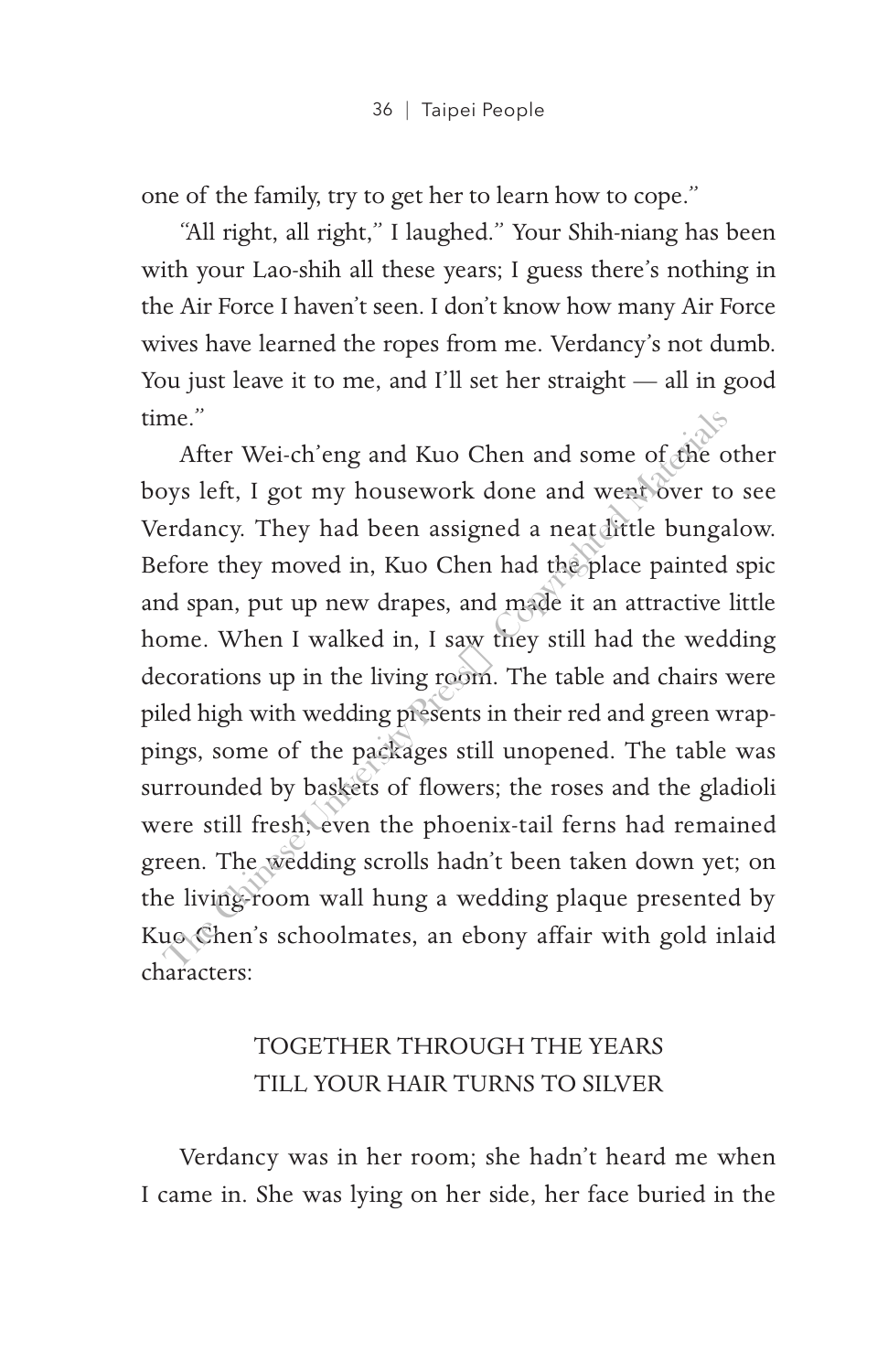quilt, sobbing. She was still in her bright-colored silk bridal gown; her new permanent was all mussed up, the hair-ends sticking out like a bunch of twigs. She'd rumpled up their silk quilt-cover; on the traditional nuptial bedding embroidered with pairs of mandarin ducks in all the colors of the rainbow was a tear stain as big as a bowl near her face. When she heard me come in, she started and sat up; the only word she got out was "Shih-niang," and then all she could do was sob. Her face was pea-green, her eyes swollen, she looked more fragile than ever. I went over to smooth her hair down, and then wrung out a hot towel and handed it to her. Verdancy took the towel, covered her face with it, and broke down again. Outside the house military trucks and jeeps were loading and hauling off baggage; the ear-shattering clang of iron rods and chains went on and on. One after another the men of the Village were leaving for the front; there was a general commotion — women screaming and children crying. I waited until Verdancy had cried herself out. Then I patted her shoulder. If me come in, she started and sat up; the only word of sut was "Shih-niang," and then all she could do was so<br>face was pea-green, her eyes swollen, she looked moile than ever. I went over to smooth her hair down, an<br>wrung

"Well, these sudden partings — the first time around, it always hits you like this. Don't cook tonight. Come have dinner with me and keep me company."

Once Wei-ch'eng and Kuo Chen were gone, we didn't have the vaguest notion where they were. One day we heard they were sent to the North, the next day they wrote us they'd flown to Central China. Several months passed, and they didn't come home once. During this time Verdancy was with me constantly. Sometimes I showed her how to cook,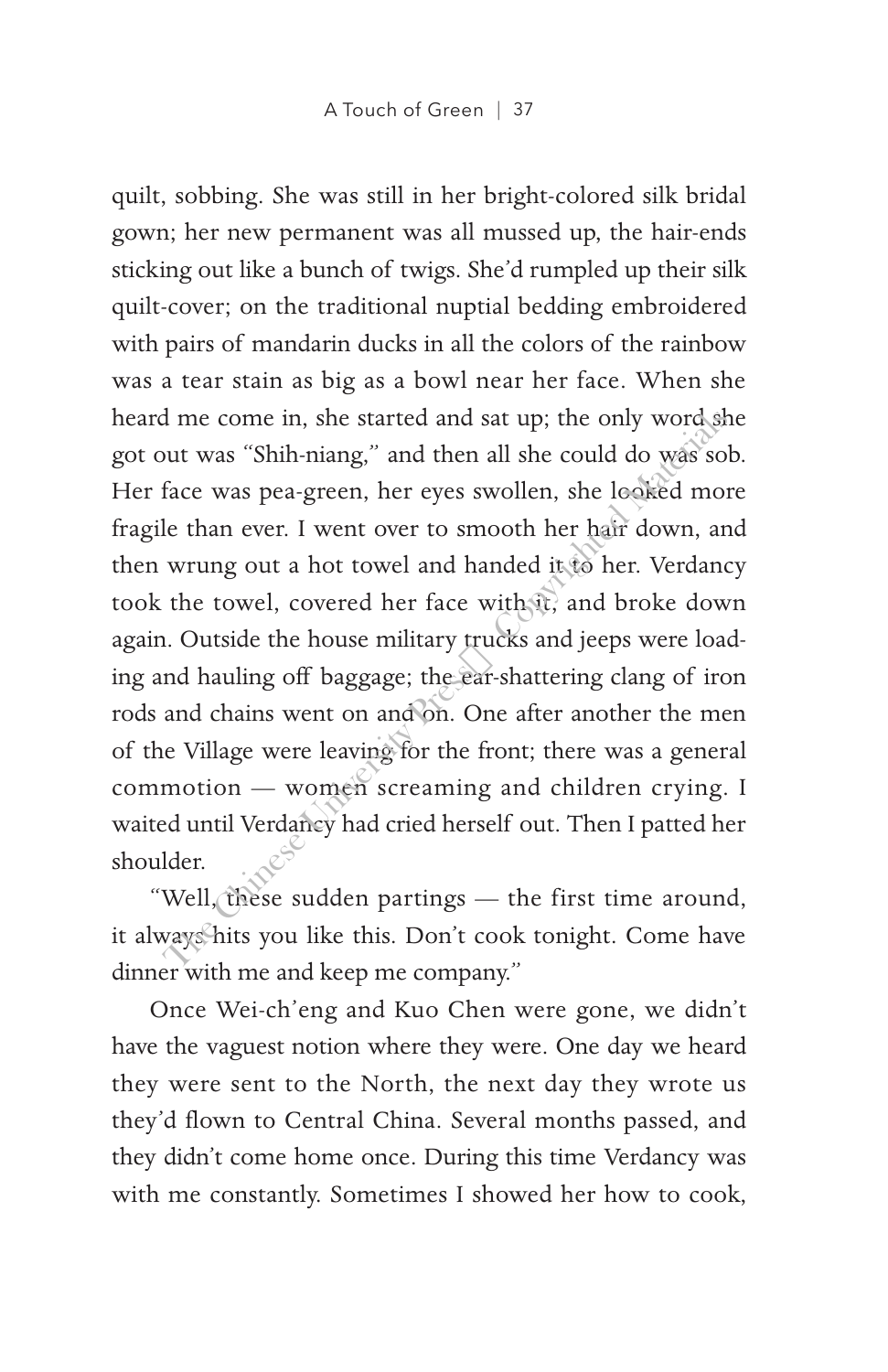sometimes I taught her knitting, and once in a while I even taught her to play a little mah-jong.

"Now this little game is a real cure-all," I told her, laughingly. "Whenever you've got something on your mind, just sit down at the table and — Red Dragon, White Dragon! — before you know it, all your worries will be forgotten!"

After she got married Verdancy had become much more outgoing, but she was still a little timid with strangers. Except for coming to my place she didn't make friends with any other families in the Village. I knew practically all their histories, so by and by I started telling Verdancy about them so she'd know something of the kind of life we lived. $\mathcal{O}$ 

"Don't sell these people short, I said to her. "They've all been through a lot. Take Mrs. Chou, for example, the lady who lives in back of you. She's been married four times. Her present husband and the three before him were in the same squadron — they were all good friends to begin with. When one died the next took over, and so on, one by one. Sort of an understanding, you see, so that there would always be someone to take care of her. And Mrs. Hsu across the street from you, her husband used to be her younger brother-in-law. The Hsu brothers were both in the Thirteenth Group. The older brother got killed, and the younger brother took his place. To the children by her first husband he's Uncle, and at the same time he's Papa; for a long time they just didn't know what to call him." After she got married Verdancy had become much-<br>trgoing, but she was still a little timid with strangers. Ex<br>
r coming to my place she didn't make friends with any c<br>
milies in the Village. I knew practically all their hi

"But how can they still talk and laugh like that?" Verdancy looked at me in bewilderment.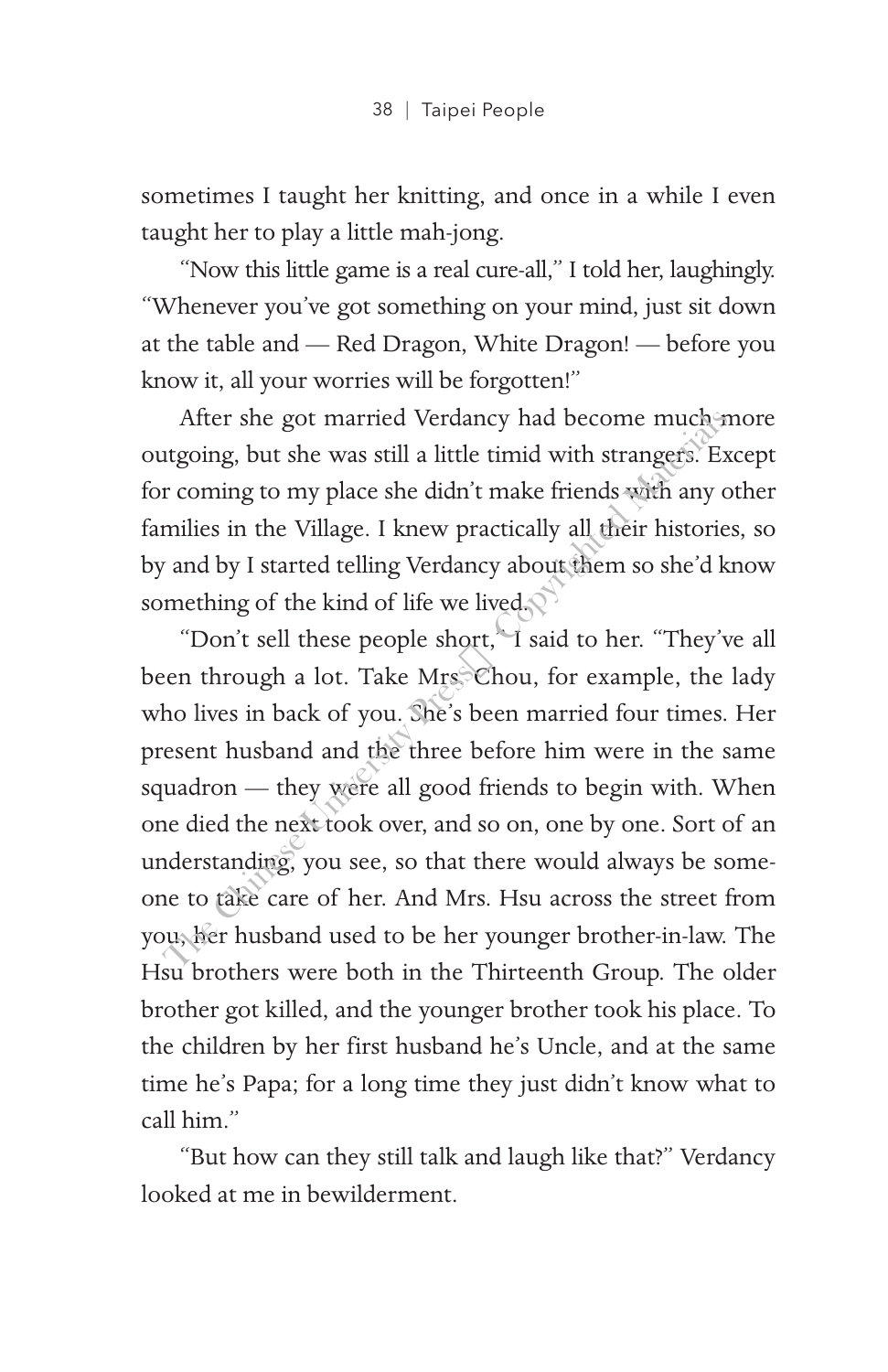"My dear girl?" I laughed. "If they don't laugh, what do you expect them to do, cry? If they wanted to cry, they wouldn't have waited till now."

After Kuo Chen left, Verdancy didn't want to go far from the Village; she just stayed close to home every day and waited. Sometimes a whole bunch of us went off to the Confucius Temple District to listen to the singsong girls, but Verdancy wouldn't join us. She said she was afraid of missing a telephone call from headquarters about Kuo Chen. One day a message came from headquarters: Wei-ch'eng's group was stopping over in Shanghai for a day or so; they might get a chance to make a quick side trip to Nanking. Verdancy was up bright and early, dashing in and out, and she came back from market with two basketfuls of groceries. In the afternoon I passed by her door and saw her in a blue cotton worksuit, an old kerchief around her hair, standing on a stool washing the windows. She was so small that even on tiptoe she couldn't reach the window-tops; she had a big washrag in her hand and was swinging left and right across the windowpane with all her might. ucius Temple District to listen to the singsong girls, bandomy wouldn't join us. She said she was afraid of missirephone call from headquarters about Kuo Chem. One das sage came from headquarters: Wei-ch'eng's group wig ov

"Verdancy!" I called out, "Kuo Chen isn't going to see the dust way up there!"

Verdancy looked around; her face flushed when she saw me. "I don't know what's happened," She mumbled. "We've only lived in this house a few months and it alread looks old and dirty. I just can't get it clean."

In the evening, Verdancy came by to invite me to go with her to the Village gatehouse where the military telephone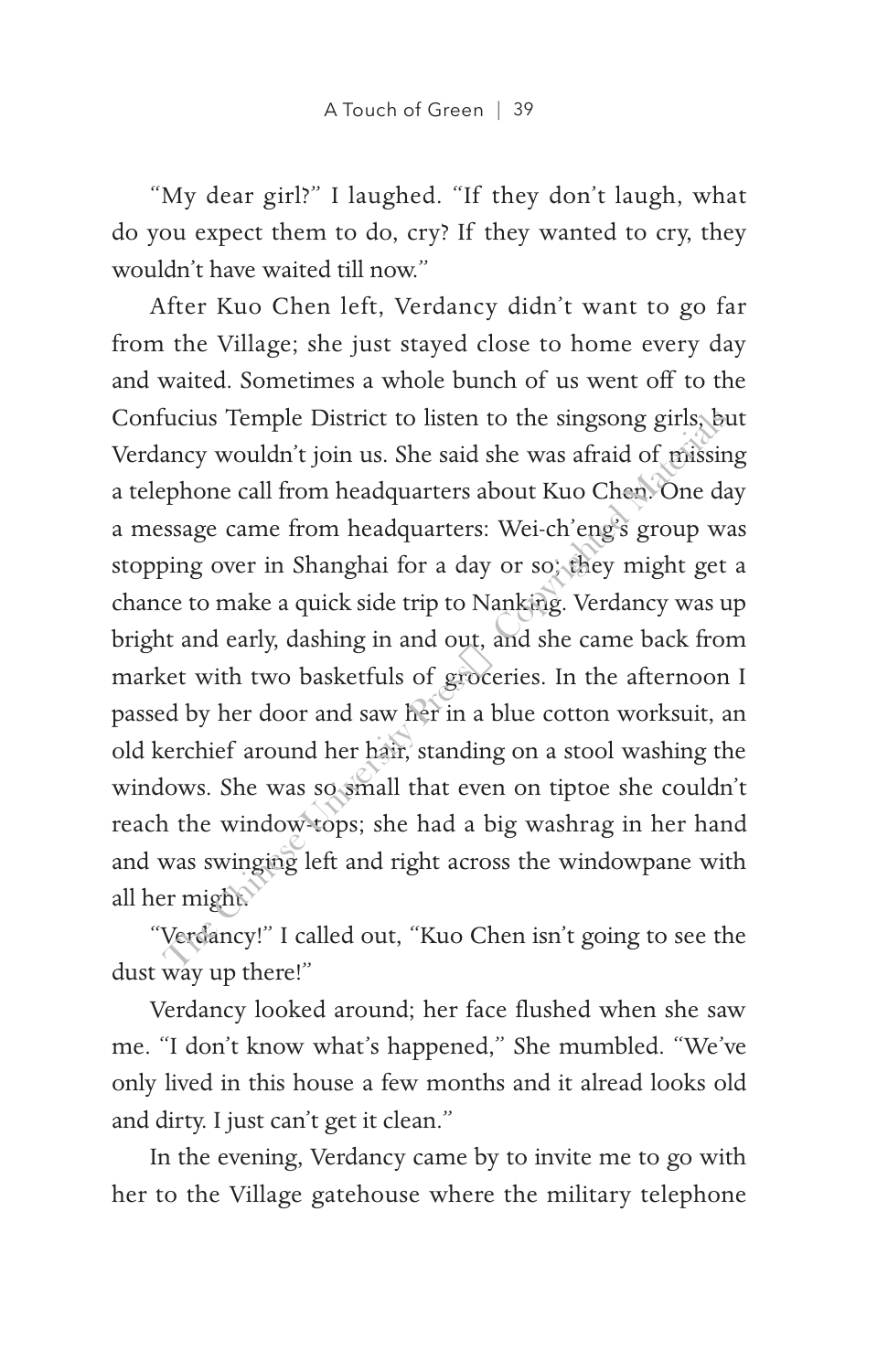was, to wait for the phone call. The people on duty at headquarters had promised to call around six or seven to give us any news. Verdancy had washed and changed. She wore an apricot-colored dress of light silk and, as an additional touch, a pale green ribbon in her hair — she even had some lipstick on — all in all she looked very fresh and lovely. At first she was quite gay, talking and laughing with me, but when it got to be a little past six she became tense, her face drawn, and she stopped her chatter. She was knitting and she kept looking up at the telephone on the table. We waited and waited; it was past nine o'clock before the telephone rang. Verdancy leaped up and rushed to the phone, the ball of wool in her lap fell to the floor and rolled all around, but when she got to the table she turned around to me. ite gay, talking and laughing with me, but when it get<br>
a little past six she became tense, her face drawn and<br>
opped her chatter. She was knitting and she kept lookin<br>
the telephone on the table. We waited and waited; it

"Shih-niang," she said, her voice trembling, "it's the phone."

I went over to answer the phone; the people at headquarters said Wei-ch'eng and his group had stopped for only two hours in Shanghai; they had flown on to northern Kiangsu at five in the afternoon. When I relayed the news to Verdancy, she went pale. For a while she stood there stunned, without uttering a sound, her face twitching as she tried not to cry.

"Let's go home, "I said to her.

We went back into the Village, Verdancy walking behind me quietly. When we reached my door I said, "Don't feel bad. In their line of work you never know what's going to happen next."

Verdancy turned her head away and touched her sleeve to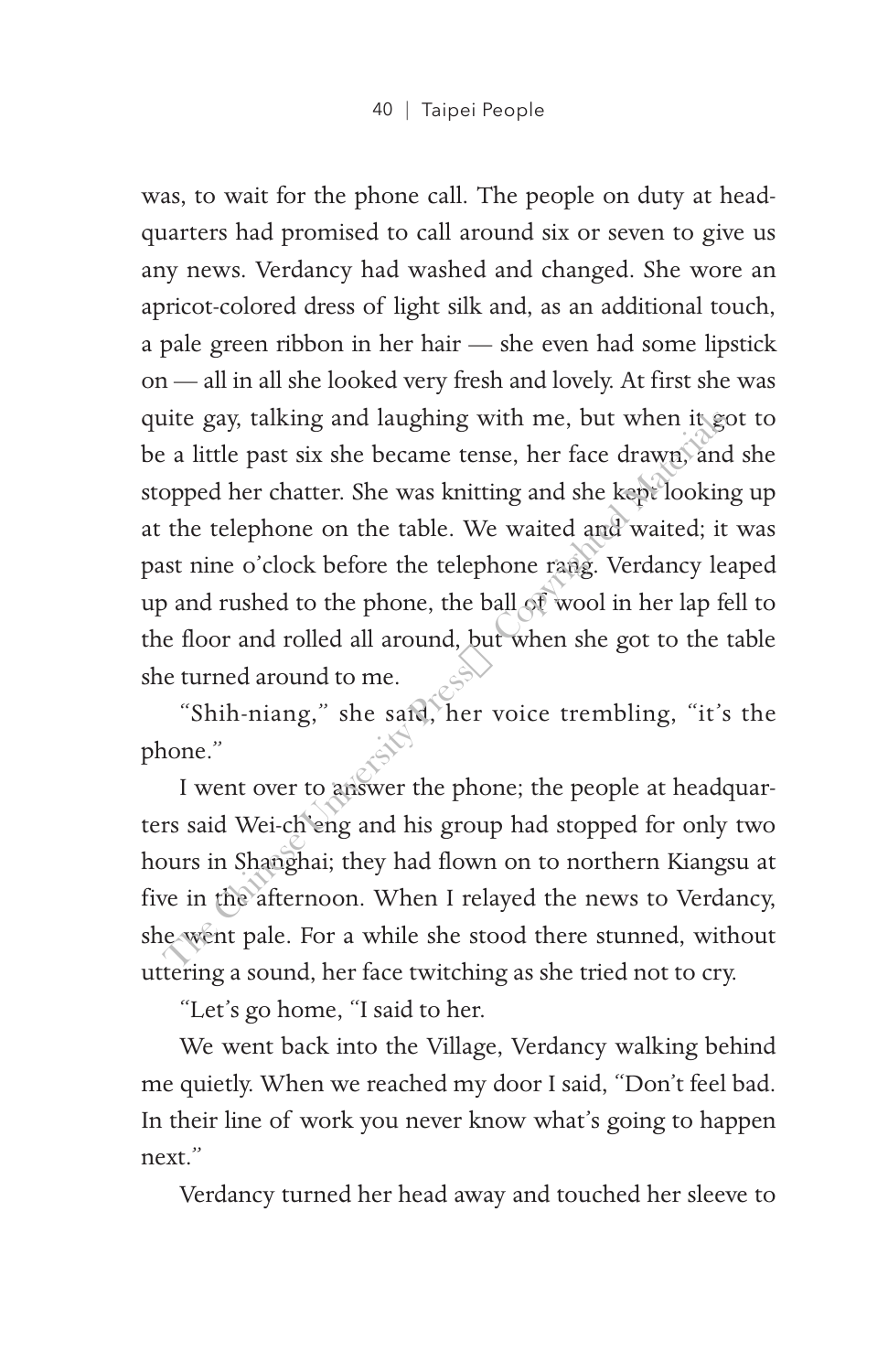her eyes. "I'm not complaining, really." Her voice shook. "It's only, waiting all day in vain — "

I put my arm around her shoulders and hugged her. "Verdancy, my dear, Shih-niang's got something to tell you; I hope you'll listen. It's not easy to be the wife of a Flying Warrior, you know. Twenty-four long hours a day your heart is trailing up there after him. You can gaze at the sky, and look and look, until your eyes run with blood, but your men up there won't even know. They're just like so many iron birds — one moment they fly to the east, the next moment they fly to the west; you just can't catch them. Since you're married into our Village, Verdancy, please don't mind if I speak frankly to you: you've just got to harden your heart in order to endure the storm and stress that is to come." nere after him. You can gaze at the sky, and look and<br>until your eyes run with blood, but your men up then<br>t even know. They're just like so many iron birds — or<br>nent they fly to the east, the next moment they fly to the<br>y

Verdancy stared at me through her tears, nodding her head, only half understanding.

"You go home now." I lifted her chin and smiled at her with a sigh. "Go to bed early tonight."

In the winter of the thirty-seventh year of the Republic, $2$ our side began to lose ground everywhere in the Civil War. As the battles in the North grew more ferocious, quite a few families in our Village got bad news. Some of the wives took to going to the temples every day to plead with the gods and pester the Bodhisattvas; others went to fortune-tellers to learn what their future would hold; still others went to physiognomists to have their bones felt. I've never believed in all that mumbo jumbo myself. Whenever I had no word from Wei-ch'eng over a long spell, I'd invite my neighbors in for a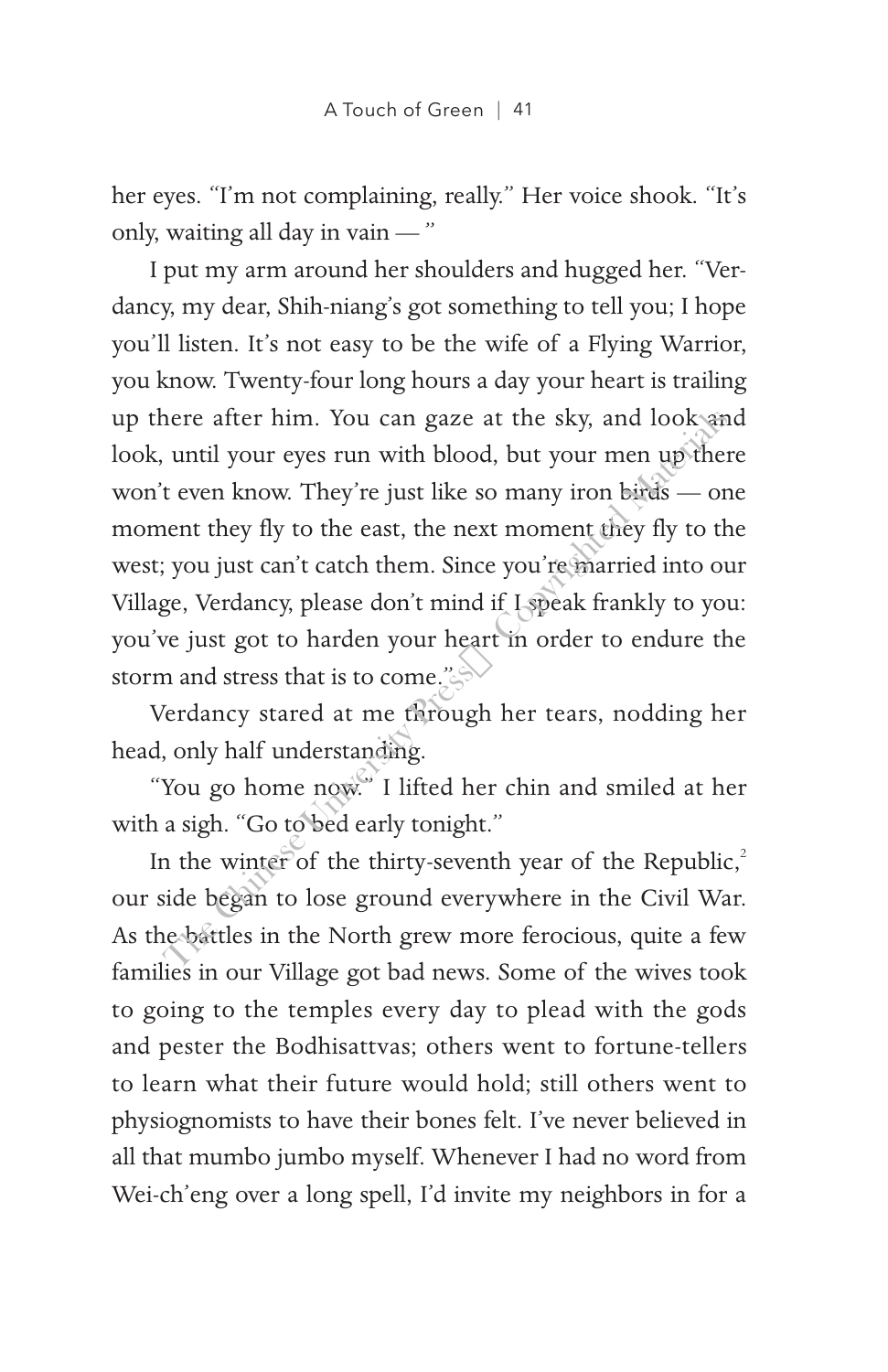game of mah-jong to last through the night and calm myself down. One night, when I was in the middle of a game, that Mrs. Hsu who lived across the way from Verdancy came rushing in and pulled me right out of there; in between gasps she told me Headquarters had just sent word — something terrible had happened to Kuo Chen — it was over Hsuchou — he and his plane were dashed to pieces. When I rushed to Verdancy's house, it was packed with people. Verdancy was slumped backward on a chair, a woman on either side of her, holding her down by the arms; a white towel tied around her head; on the towel you could see a bloodstain as big as your hand. As soon as I came in everybody started talking at once: A little while before, when Verdancy got the news, she ran right to the end of the Village, Kuo Chen's uniform in her arms, howling as she ran; she kept screaming she wanted to go search for Kuo Chen. When people tried to stop her, she started kicking and lashing out as though she'd gone mad. The instant she was outside the Village entrance she dashed her head against an iron telephone pole and drove a big hole in her forehead; when she was carried back, she could hardly utter a sound. Free and his plane were dashed to pieces. When I rusherdancy's house, it was packed with people. Verdancy imped backward on a chair, a woman on either side of blding her down by the arms; a white towel ried arounced; on th

I went over to Verdancy, took a bowl of hot ginger broth from somebody, forced a brass spoon between her teeth, and got a couple of spoonfuls down her throat. Her face was like a fish's belly gashed open; splotches of red and white, blood and sweat all over. Her eyes stared wide open, unseeing. She didn't cry, but her pale lips were opening and closing, a shrill, small noise kept coming from her throat, as if somebody and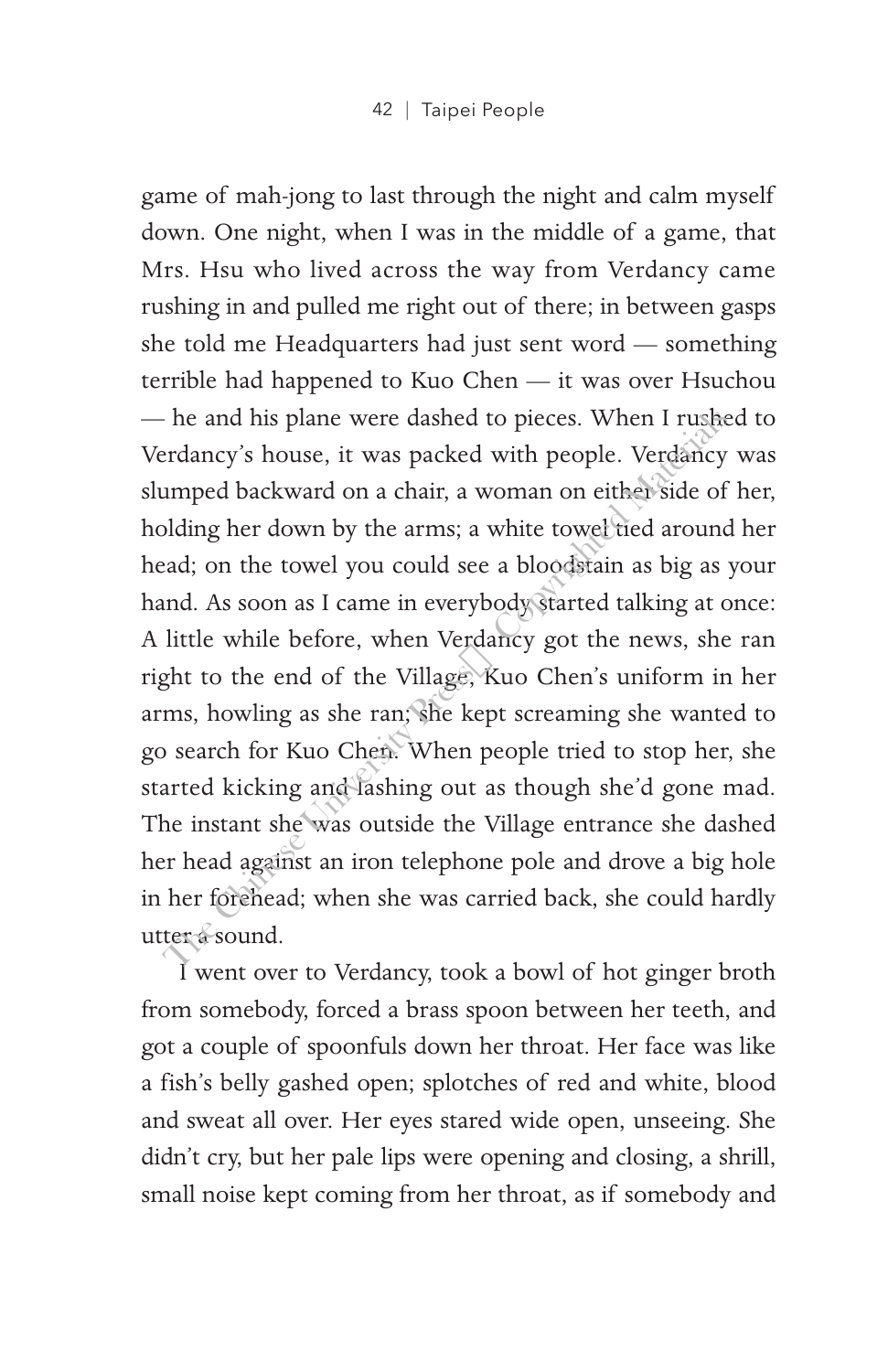stepped on a blind mole and it was letting out a dying shriek. It wasn't until I had force-fed her the whole bowl of broth that her eyes regained their sight and, gradually, she came to herself.

Verdancy was ill in bed a long time. I moved her to my house and watched over her day and night; there were even times when I was playing mah-jong that I put her where I could keep an eye on her. I was afraid if I let her out of my sight she'd try to cut it all short again. She lay in bed all day, wouldn't talk, and wouldn't eat anything. Every day I had to force her to swallow some soup or something. In a few weeks she was just skin and bones, her face ashen, her eyes sunk into two big holes. One day after I finished feeding her I sat on her bedside. s when I was playing mah-jong that I put her where<br>if keep an eye on her. I was afraid if I let her out of m<br>she'd try to cut it all short again. She lay in-bed all da<br>dn't talk, and wouldn't eat anything. Every day I had

"Verdancy, you mustn't let yourself waste away like this and think you're doing it for Kuo Chen. If Kuo Chen is there and knows about it, he won't be able to rest in peace."

Verdancy listened to me; all of a sudden she sat up, shaking; she nodded at me and laughed coldly.

"What does he know? He fell and his body was dashed to pieces; how can he feel now? So much the better for him: bang and he's no more — I died, too, but I can still feel."

As she spoke, her face was distorted, half crying and half laughing, a terrible sight.

After watching over Verdancy for a month or so, I almost broke down myself. Fortunately, just in time, her folks came from Chungking. When her old man saw her he didn't say a word, but her mother spat, "Serves her right! Serves her right!